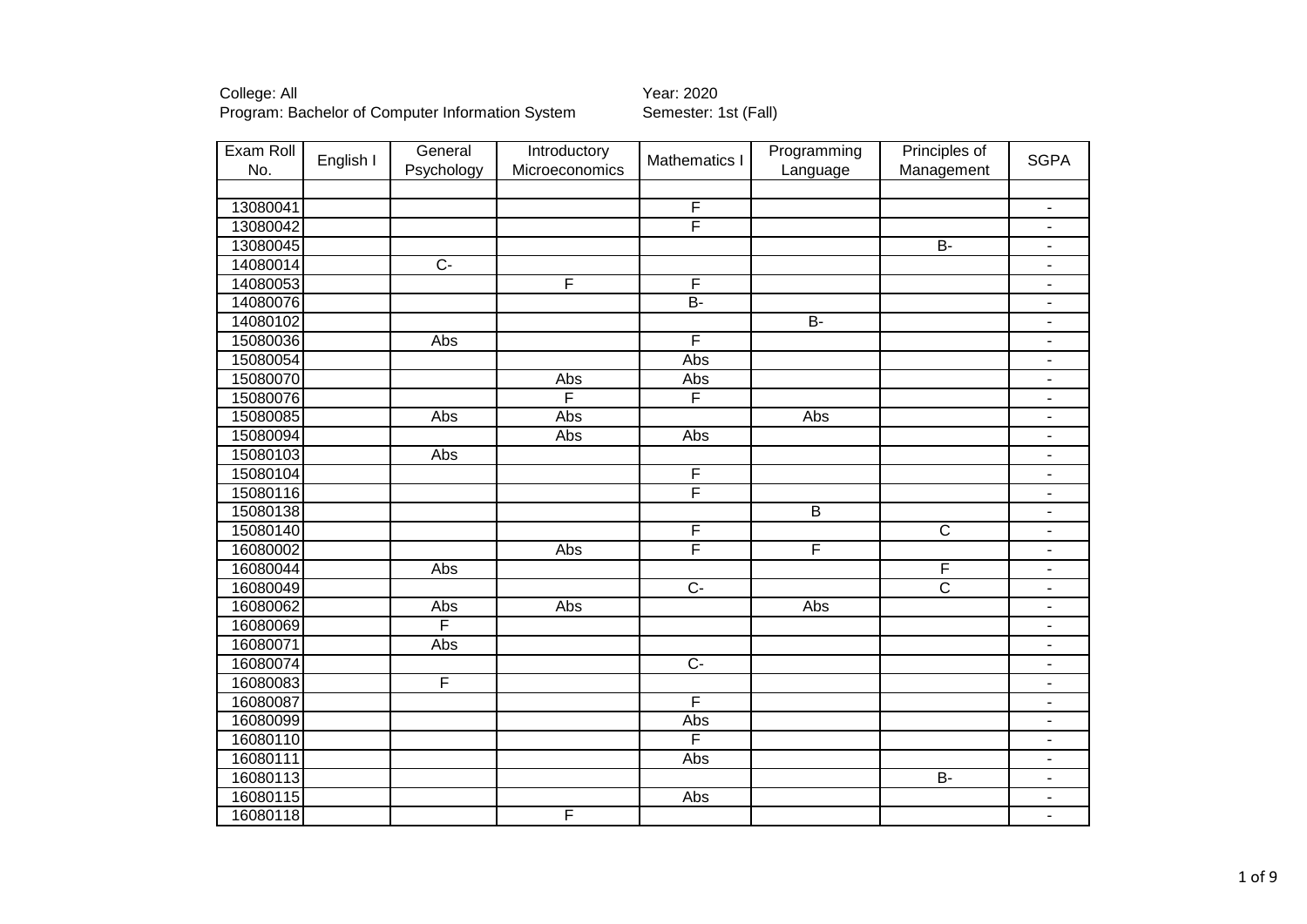| Exam Roll | English I | General         | Introductory            | Mathematics I           | Programming             | Principles of  | <b>SGPA</b>              |
|-----------|-----------|-----------------|-------------------------|-------------------------|-------------------------|----------------|--------------------------|
| No.       |           | Psychology      | Microeconomics          |                         | Language                | Management     |                          |
|           |           |                 |                         |                         |                         |                |                          |
| 16080121  |           |                 |                         | $\overline{B}$          |                         |                | $\blacksquare$           |
| 16080122  |           |                 | Abs                     |                         |                         | Abs            | $\overline{\phantom{0}}$ |
| 16080123  |           |                 |                         | $\overline{C}$          |                         |                | $\blacksquare$           |
| 16080129  |           |                 |                         |                         | $\overline{C}$          |                | $\overline{\phantom{a}}$ |
| 17080004  |           |                 |                         |                         |                         | $\overline{C}$ | $\blacksquare$           |
| 17080007  |           |                 |                         |                         | Abs                     |                | $\overline{\phantom{0}}$ |
| 17080008  |           |                 | $\overline{\mathsf{F}}$ |                         |                         | $\overline{C}$ | $\overline{\phantom{0}}$ |
| 17080019  |           |                 |                         |                         | $B+$                    |                | $\blacksquare$           |
| 17080044  |           |                 |                         |                         |                         | $A -$          | $\overline{\phantom{a}}$ |
| 17080045  |           |                 |                         | F                       |                         |                | $\blacksquare$           |
| 17080047  |           |                 |                         |                         | $\overline{C}$ -        |                | $\blacksquare$           |
| 17080048  |           |                 |                         | Abs                     |                         | Abs            | $\overline{\phantom{a}}$ |
| 17080050  |           |                 |                         | Abs                     |                         |                | $\overline{\phantom{a}}$ |
| 17080051  |           | $\overline{F}$  |                         |                         |                         |                | $\blacksquare$           |
| 17080066  |           |                 | Abs                     |                         |                         | $\overline{C}$ | $\overline{\phantom{a}}$ |
| 17080067  |           | Abs             |                         |                         |                         |                | $\overline{\phantom{a}}$ |
| 17080068  |           | Abs             |                         |                         |                         |                | $\overline{\phantom{a}}$ |
| 17080069  |           | $\overline{C+}$ |                         |                         |                         |                | $\blacksquare$           |
| 17080074  |           |                 |                         |                         | Abs                     |                | $\overline{\phantom{0}}$ |
| 17080077  |           |                 | F                       |                         |                         |                | $\overline{\phantom{a}}$ |
| 17080083  |           |                 | F                       |                         |                         |                | $\overline{\phantom{a}}$ |
| 17080085  |           |                 |                         | F                       | $\overline{\mathsf{F}}$ |                | $\blacksquare$           |
| 17080095  |           |                 | Abs                     | Abs                     |                         |                | $\blacksquare$           |
| 17080100  |           |                 |                         |                         | $\overline{\mathsf{F}}$ |                | ÷,                       |
| 17080113  |           | F               |                         |                         |                         |                | ÷,                       |
| 17080116  |           |                 |                         |                         | $\overline{\text{C}}$   |                | $\overline{\phantom{0}}$ |
| 17080117  |           |                 | Abs                     |                         |                         |                | $\overline{\phantom{0}}$ |
| 17080139  |           |                 | F                       |                         |                         |                | $\blacksquare$           |
| 17080150  |           |                 | F                       | Abs                     |                         |                | $\blacksquare$           |
| 18080002  |           |                 | F                       | F                       |                         |                | $\blacksquare$           |
| 18080019  |           |                 | F                       | $\overline{\mathsf{F}}$ |                         |                | $\overline{\phantom{a}}$ |
| 18080024  |           |                 |                         | $\overline{C}$          |                         |                | $\overline{\phantom{0}}$ |
| 18080032  |           |                 | $\overline{Abs}$        | $\overline{\text{c}}$   |                         |                | $\overline{\phantom{a}}$ |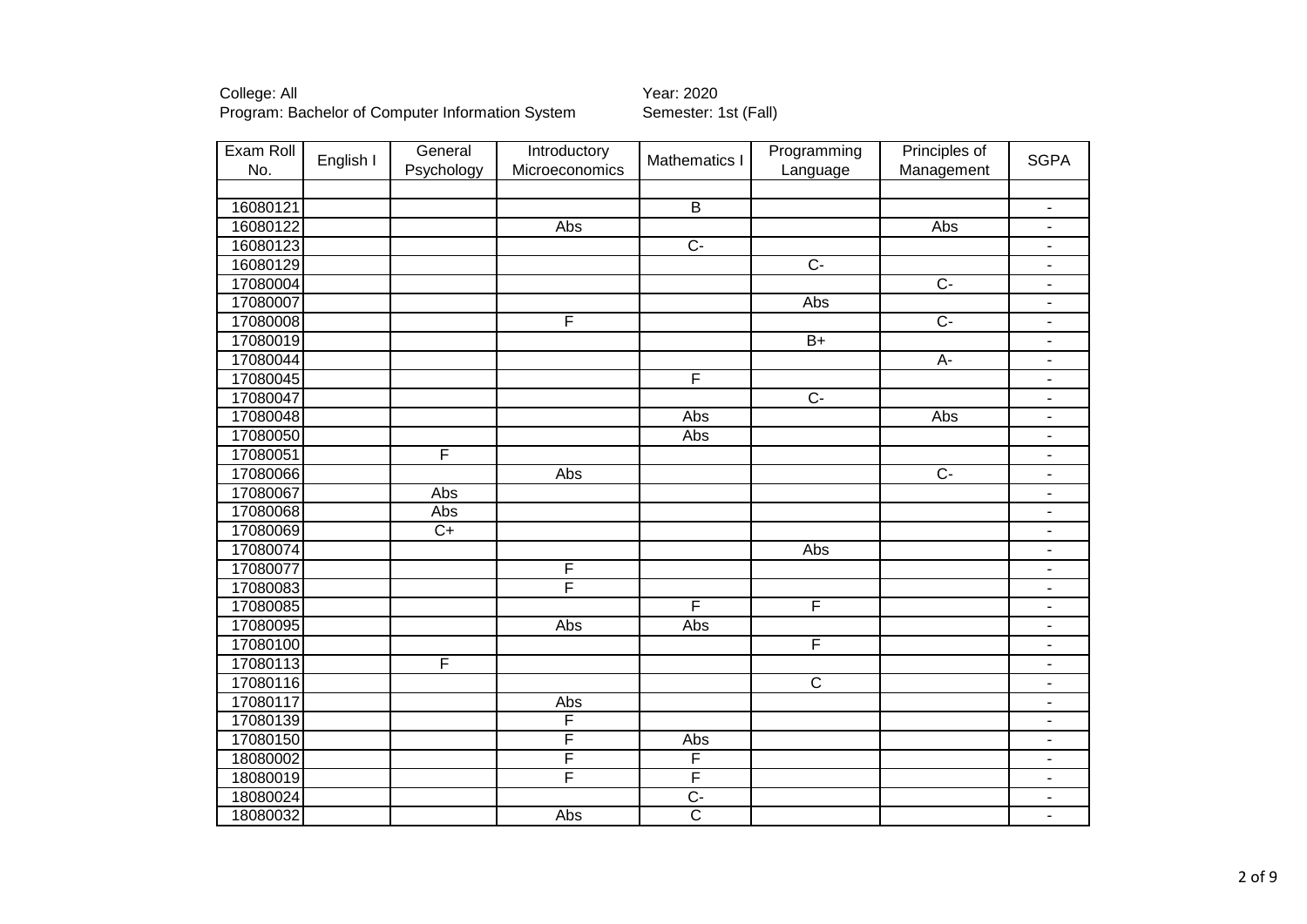| Exam Roll | English I | General         | Introductory    | Mathematics I | Programming           | Principles of  | <b>SGPA</b>              |
|-----------|-----------|-----------------|-----------------|---------------|-----------------------|----------------|--------------------------|
| No.       |           | Psychology      | Microeconomics  |               | Language              | Management     |                          |
|           |           |                 |                 |               |                       |                |                          |
| 18080033  |           |                 | $\overline{C}$  |               |                       |                | $\blacksquare$           |
| 18080040  |           |                 | <b>NQ</b>       |               |                       |                | $\overline{\phantom{a}}$ |
| 18080047  |           |                 | F               |               |                       |                | $\blacksquare$           |
| 18080049  |           |                 |                 |               | F                     |                | $\blacksquare$           |
| 18080060  |           |                 | F               |               |                       |                | $\blacksquare$           |
| 18080069  |           |                 |                 |               | F                     |                | $\overline{\phantom{a}}$ |
| 18080070  |           |                 |                 |               | $\overline{\text{c}}$ |                | $\overline{\phantom{a}}$ |
| 18080080  |           |                 |                 |               | F                     |                | $\blacksquare$           |
| 18080087  |           |                 | Abs             |               |                       |                | $\overline{\phantom{a}}$ |
| 18080099  |           |                 | F               |               | F                     |                | $\blacksquare$           |
| 18080122  |           | Abs             |                 |               |                       |                | $\overline{\phantom{a}}$ |
| 18080125  |           |                 | F               |               |                       |                | $\overline{\phantom{a}}$ |
| 18080128  |           |                 | $\overline{C+}$ |               |                       |                | $\blacksquare$           |
| 18080129  |           |                 |                 | Abs           |                       |                | $\overline{\phantom{a}}$ |
| 18080130  |           | $\overline{F}$  |                 |               |                       |                | $\blacksquare$           |
| 18080131  | Abs       | F               |                 |               |                       |                | $\overline{\phantom{a}}$ |
| 18080132  |           |                 |                 | Abs           |                       |                | $\blacksquare$           |
| 18080133  |           | Abs             |                 |               |                       | $\overline{F}$ | $\overline{\phantom{a}}$ |
| 18080134  |           |                 | $B -$           |               |                       |                | $\overline{\phantom{a}}$ |
| 18080138  |           |                 |                 |               | $\overline{C}$        |                | $\blacksquare$           |
| 18080148  |           |                 |                 | Abs           |                       |                | $\blacksquare$           |
| 18080161  |           |                 |                 | Abs           |                       |                | $\blacksquare$           |
| 18080165  |           |                 | F               |               |                       |                | $\overline{\phantom{a}}$ |
| 18080168  |           |                 |                 |               | Abs                   |                | $\overline{\phantom{a}}$ |
| 18080172  |           |                 | F               |               |                       |                | $\blacksquare$           |
| 18080188  |           |                 | F               |               |                       |                | $\overline{\phantom{a}}$ |
| 18080192  |           |                 | F               |               |                       |                | $\blacksquare$           |
| 18080193  |           | $\overline{C}$  |                 |               |                       |                | $\blacksquare$           |
| 18080198  |           | $\overline{C+}$ |                 |               |                       |                | $\blacksquare$           |
| 18080204  |           | Abs             |                 |               |                       |                | $\blacksquare$           |
| 18080213  |           |                 |                 |               | $\overline{B}$        |                | $\overline{\phantom{a}}$ |
| 18080221  |           |                 |                 |               | Abs                   |                | $\blacksquare$           |
| 18080234  |           | Abs             |                 |               |                       |                | ä,                       |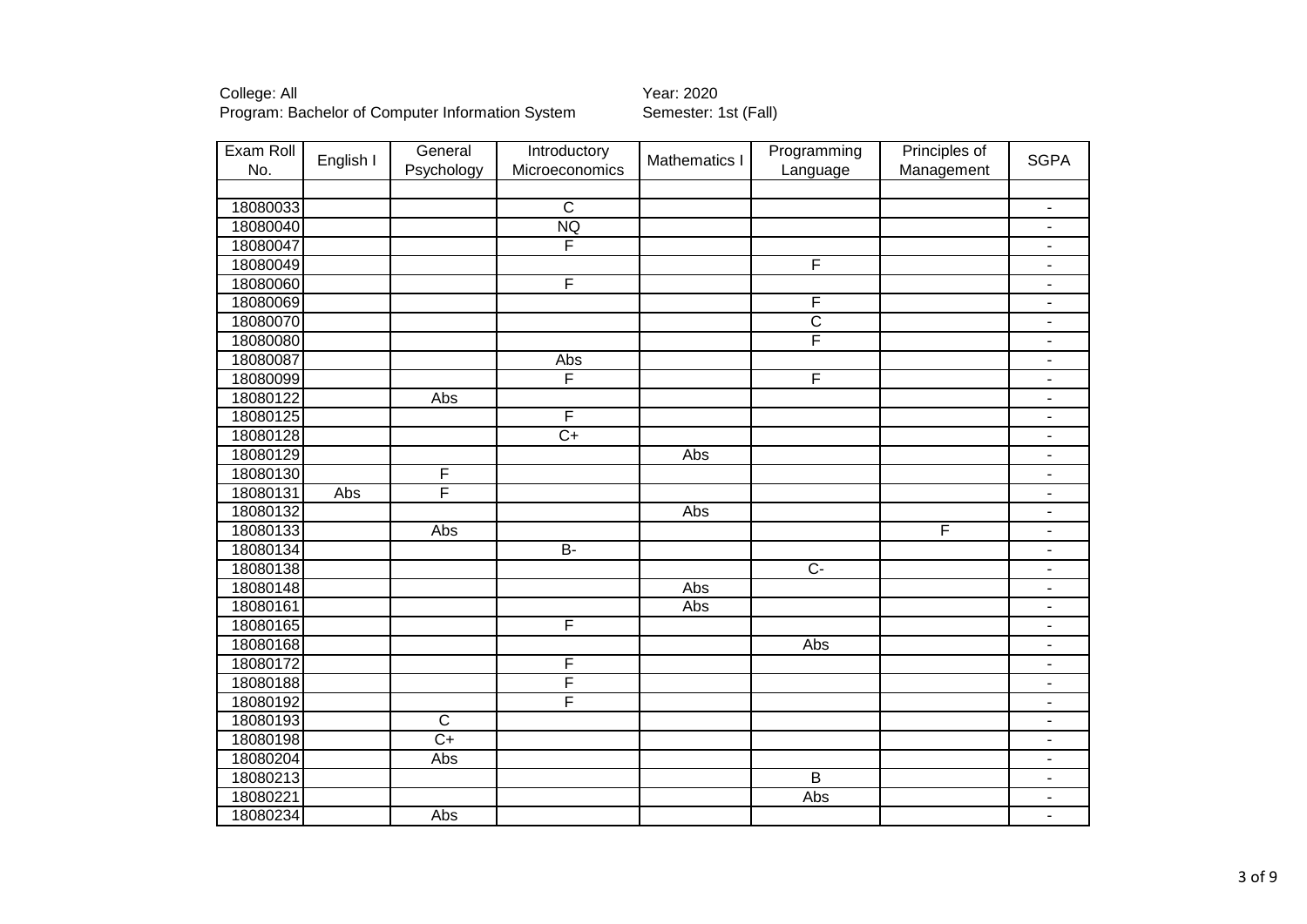| Exam Roll | English I | General               | Introductory            | Mathematics I           | Programming             | Principles of         | <b>SGPA</b>              |
|-----------|-----------|-----------------------|-------------------------|-------------------------|-------------------------|-----------------------|--------------------------|
| No.       |           | Psychology            | Microeconomics          |                         | Language                | Management            |                          |
|           |           |                       |                         |                         |                         |                       |                          |
| 18080246  |           | Abs                   | Abs                     |                         |                         |                       | $\blacksquare$           |
| 18080254  |           | Abs                   |                         |                         |                         |                       | $\overline{\phantom{a}}$ |
| 18080256  |           |                       |                         | $\overline{B}$          |                         |                       | $\blacksquare$           |
| 18080265  |           |                       |                         | Abs                     |                         |                       | $\blacksquare$           |
| 18080275  |           |                       |                         |                         | $B -$                   |                       | $\blacksquare$           |
| 18080278  |           |                       | F                       |                         |                         |                       | $\blacksquare$           |
| 18080281  |           |                       | F                       |                         |                         |                       | $\overline{\phantom{a}}$ |
| 18080290  |           |                       | Abs                     | F                       | Abs                     |                       | $\blacksquare$           |
| 18080300  |           |                       | $C+$                    |                         | $B -$                   |                       | $\blacksquare$           |
| 19080001  |           |                       |                         | F                       |                         |                       | $\blacksquare$           |
| 19080008  |           |                       |                         | Abs                     | F                       |                       | $\overline{\phantom{a}}$ |
| 19080009  |           |                       |                         |                         | $\overline{C}$          |                       | $\overline{\phantom{a}}$ |
| 19080012  |           |                       |                         |                         | $\overline{\mathsf{F}}$ |                       | $\overline{\phantom{a}}$ |
| 19080016  |           | Abs                   |                         | F                       | Abs                     |                       | $\blacksquare$           |
| 19080019  |           | $\overline{C+}$       |                         |                         |                         |                       | $\blacksquare$           |
| 19080027  |           | Abs                   | Abs                     |                         |                         |                       | $\overline{\phantom{a}}$ |
| 19080028  |           |                       |                         | $\overline{B+}$         |                         |                       | $\blacksquare$           |
| 19080030  |           | B-                    |                         |                         |                         |                       | $\blacksquare$           |
| 19080032  |           |                       |                         |                         |                         | $\overline{c}$        | $\overline{\phantom{a}}$ |
| 19080040  |           | Abs                   |                         |                         |                         |                       | $\blacksquare$           |
| 19080041  |           |                       | Abs                     |                         |                         |                       | $\blacksquare$           |
| 19080042  |           |                       | Abs                     |                         |                         |                       | $\overline{\phantom{a}}$ |
| 19080043  |           |                       |                         |                         |                         | $\overline{\text{c}}$ | $\blacksquare$           |
| 19080051  | F         |                       | F                       |                         | Abs                     |                       | $\blacksquare$           |
| 19080059  |           | Abs                   |                         |                         |                         |                       | $\blacksquare$           |
| 19080063  |           |                       | Abs                     |                         |                         | Abs                   | $\overline{\phantom{a}}$ |
| 19080073  |           | $\overline{\text{c}}$ |                         | $\overline{\mathsf{F}}$ |                         |                       | $\blacksquare$           |
| 19080074  |           |                       | <b>NQ</b>               |                         |                         |                       | $\blacksquare$           |
| 19080082  |           | F                     | Abs                     |                         |                         |                       | $\blacksquare$           |
| 19080084  |           |                       | F                       |                         |                         |                       | $\blacksquare$           |
| 19080085  |           |                       | F                       |                         |                         |                       | $\blacksquare$           |
| 19080088  |           | F                     |                         | F                       |                         |                       | $\blacksquare$           |
| 19080090  |           |                       | $\overline{\mathsf{F}}$ | F                       |                         |                       | $\overline{a}$           |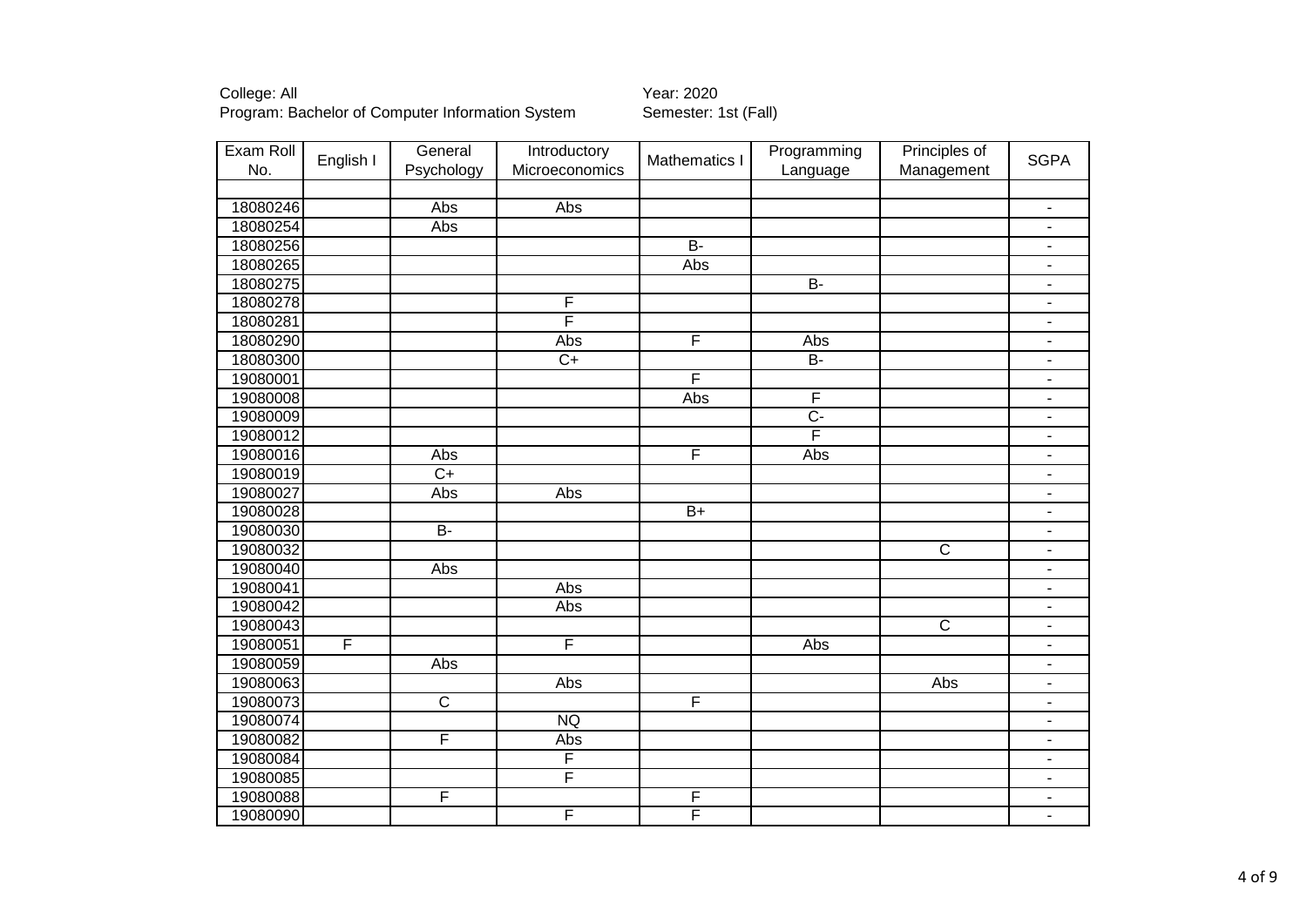| Exam Roll | English I             | General                   | <b>Introductory</b>   | Mathematics I           | Programming           | Principles of           | <b>SGPA</b>              |
|-----------|-----------------------|---------------------------|-----------------------|-------------------------|-----------------------|-------------------------|--------------------------|
| No.       |                       | Psychology                | Microeconomics        |                         | Language              | Management              |                          |
|           |                       |                           |                       |                         |                       |                         |                          |
| 19080093  |                       | Abs                       | F                     |                         |                       |                         | ۰                        |
| 19080127  |                       |                           | $\overline{\text{c}}$ |                         |                       |                         | ۰                        |
| 19080128  |                       |                           | A-                    |                         |                       |                         | $\blacksquare$           |
| 19080129  |                       |                           | Abs                   |                         |                       |                         | $\blacksquare$           |
| 19080135  |                       |                           | $\overline{\text{C}}$ |                         |                       |                         | $\overline{\phantom{0}}$ |
| 19080138  |                       |                           |                       |                         | Abs                   |                         | ۰                        |
| 19080142  |                       |                           | F                     |                         | F                     |                         | $\overline{\phantom{0}}$ |
| 19080147  |                       |                           | F                     |                         |                       |                         | $\overline{\phantom{0}}$ |
| 19080152  |                       |                           | F                     |                         |                       |                         | $\overline{\phantom{a}}$ |
| 19080155  |                       |                           |                       | $B -$                   |                       |                         | $\overline{\phantom{0}}$ |
| 19080157  |                       | $\overline{B}$            |                       |                         | $\overline{\text{c}}$ |                         | $\overline{\phantom{0}}$ |
| 19080158  |                       |                           |                       | $\overline{\mathsf{F}}$ |                       |                         | ÷,                       |
| 19080160  |                       |                           |                       |                         | F                     |                         | $\overline{\phantom{0}}$ |
| 19080172  |                       |                           | F                     |                         |                       |                         | $\overline{\phantom{0}}$ |
| 20080001  | B                     | A-                        | $B+$                  | A-                      | A-                    | $A -$                   | 3.52                     |
| 20080002  | $\overline{B}$        | Α                         | B                     | $\overline{C+}$         | $B+$                  | $A -$                   | 3.22                     |
| 20080003  | B                     | $\overline{\mathsf{B}}$   | F                     | F                       | $\overline{\text{c}}$ | $A -$                   | $\overline{a}$           |
| 20080004  | A                     | A                         | <b>B-</b>             | $\overline{B}$          | $B+$                  | $B+$                    | 3.38                     |
| 20080005  | $\overline{B}$        | A-                        | A-                    | $\overline{A}$          | A                     | $A -$                   | 3.68                     |
| 20080006  | $\overline{C+}$       | $A -$                     | $\overline{A}$ -      | $\overline{\mathsf{B}}$ | $\overline{B}$        | $\overline{A}$          | 3.28                     |
| 20080007  | $\overline{B}$        | $B+$                      | $\overline{B}$        | $\overline{\text{c}}$   | $\overline{\text{c}}$ | $\overline{A}$ -        | 2.78                     |
| 20080008  | $\overline{B}$        | $B+$                      | $\overline{B}$        | $\overline{\text{c}}$   | $B -$                 | $B+$                    | 2.78                     |
| 20080009  | $\overline{B}$        | F                         | F                     | F                       | $\overline{C}$        | $\overline{\mathsf{B}}$ |                          |
| 20080010  | Abs                   | $\overline{\mathsf{F}}$   | Abs                   | F                       | F                     | F                       |                          |
| 20080011  | B                     | $\overline{B}$            | A-                    | $\overline{C}$          | $\overline{\text{c}}$ | $\overline{B}$          | 2.73                     |
| 20080012  | $\overline{B}$        | $\overline{B+}$           | $\overline{C+}$       | $\overline{C+}$         | $\overline{C+}$       | $A -$                   | 2.77                     |
| 20080013  | F                     | $\overline{C}$            | F                     | $\overline{C}$          | $\overline{C}$ -      | $\overline{C}$          | $\blacksquare$           |
| 20080014  | $\overline{\text{c}}$ | F                         | F                     | $\overline{C}$          | $C+$                  | $B+$                    | $\overline{\phantom{0}}$ |
| 20080015  | B                     | $\overline{C}$            | B                     | $\overline{\mathsf{B}}$ | $\overline{B}$        | $\overline{C}$          | 2.77                     |
| 20080016  | A-                    | $\overline{C}$            | $\overline{C+}$       | $\overline{\text{c}}$   | $\overline{B}$        | $B+$                    | 2.72                     |
| 20080017  | $\overline{B+}$       | $\boldsymbol{\mathsf{A}}$ | $B -$                 | $\overline{C+}$         | $B+$                  | $\overline{A}$          | 3.27                     |
| 20080018  | <b>NQ</b>             | <b>NQ</b>                 | <b>NQ</b>             | Withheld                | <b>NQ</b>             | <b>NQ</b>               |                          |
| 20080019  | B                     | $\overline{A}$ -          | $\overline{\text{c}}$ | $\overline{C}$          | $\overline{C+}$       | $B+$                    | 2.67                     |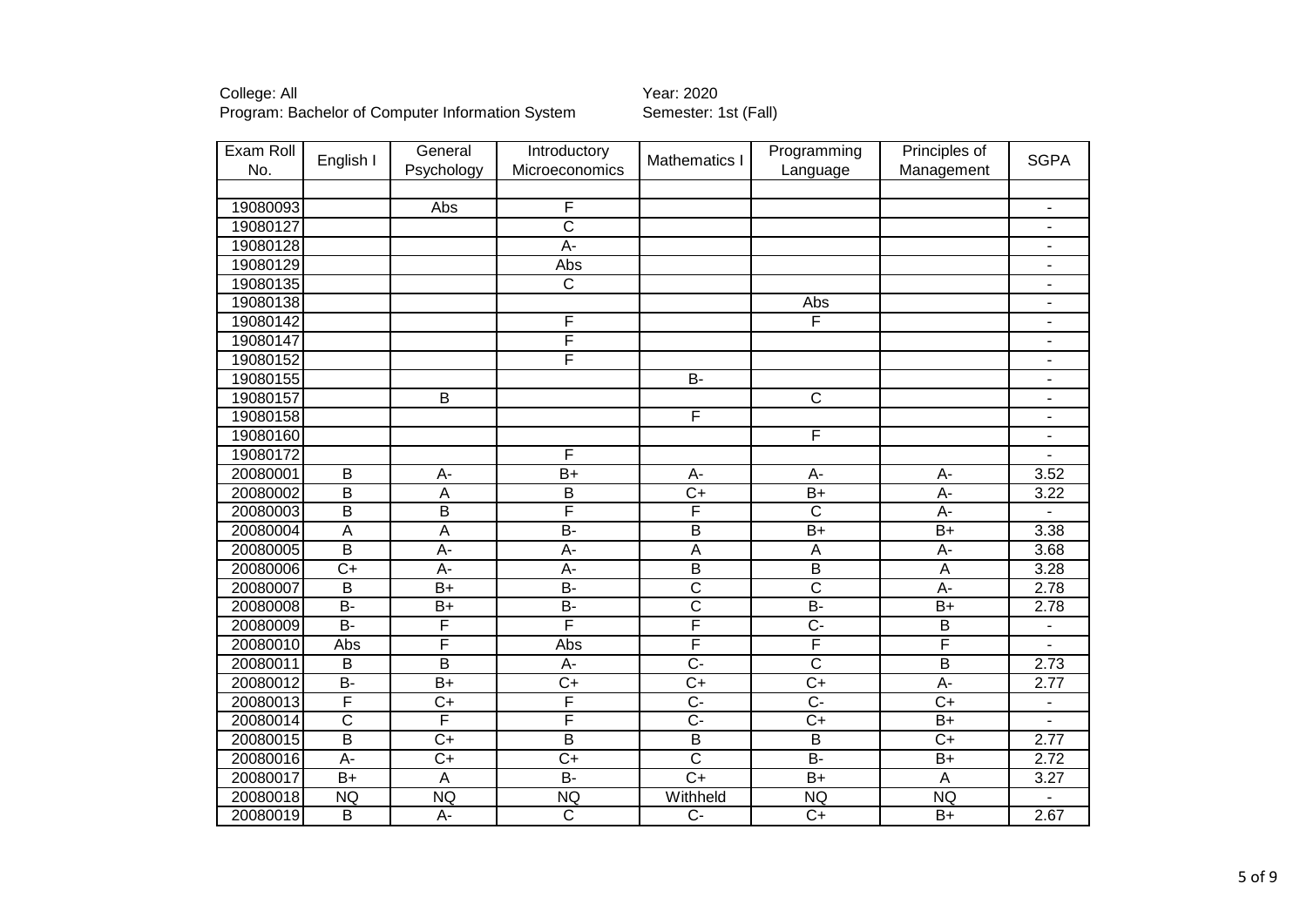| College: All                                     |
|--------------------------------------------------|
| Program: Bachelor of Computer Information System |

| Exam Roll | English I               | General               | Introductory            |                       | Programming           | Principles of           | <b>SGPA</b>              |
|-----------|-------------------------|-----------------------|-------------------------|-----------------------|-----------------------|-------------------------|--------------------------|
| No.       |                         | Psychology            | Microeconomics          | Mathematics I         | Language              | Management              |                          |
|           |                         |                       |                         |                       |                       |                         |                          |
| 20080020  | A                       | A                     | A                       | A                     | A                     | A                       | 4.00                     |
| 20080021  | Abs                     | Abs                   | Abs                     | F                     | Abs                   | Abs                     | $\overline{\phantom{0}}$ |
| 20080022  | B                       | $\overline{B}$        | B-                      | <b>B-</b>             | $\overline{\text{c}}$ | F                       | $\blacksquare$           |
| 20080023  | F                       | Abs                   | F                       | $\overline{C}$        | $\overline{\text{c}}$ | Abs                     | $\overline{\phantom{a}}$ |
| 20080024  | $\overline{\mathsf{B}}$ | B-                    | F                       | F                     | $\overline{B}$        | F                       | $\overline{\phantom{0}}$ |
| 20080025  | <b>B-</b>               | F                     | F                       | $\overline{\text{c}}$ | F                     | B                       |                          |
| 20080026  | A-                      | $\overline{B}$        | F                       | $B -$                 | F                     | $A -$                   |                          |
| 20080027  | $\overline{B}$          | $\overline{A}$ -      | $\overline{C+}$         | $\overline{B}$        | $\overline{B+}$       | $\overline{A}$ -        | 3.12                     |
| 20080028  | $\overline{B}$          | A-                    | A                       | A-                    | $\overline{C}$ -      | $B+$                    | $\overline{3.18}$        |
| 20080030  | A                       | $B+$                  | B                       | $\overline{C}$        | $\overline{B}$        | $\overline{\text{c}}$   | 2.93                     |
| 20080031  | $\overline{B+}$         | $\overline{B+}$       | $\overline{A}$          | $\overline{B+}$       | $\overline{B}$        | $\overline{\text{c}}$   | 3.10                     |
| 20080032  | $\overline{\text{c}}$   | F                     | F                       | F                     | $\overline{B}$        | F                       | ٠                        |
| 20080033  | $\overline{\mathsf{B}}$ | $\overline{B+}$       | F                       | F                     | F                     | $\overline{\text{c}}$   |                          |
| 20080034  | $B+$                    | A                     | $A -$                   | $\overline{C}$        | $\overline{\text{c}}$ | $\overline{B+}$         | $\overline{3.00}$        |
| 20080035  | A                       | $\overline{A}$        | $\overline{A}$          | $B -$                 | F                     | $B+$                    | $\overline{\phantom{a}}$ |
| 20080036  | A-                      | $\overline{B+}$       | F                       | $\overline{B}$        | F                     | $\overline{C+}$         | $\overline{\phantom{0}}$ |
| 20080037  | A-                      | Α                     | $\overline{A}$          | A                     | $\overline{B+}$       | A-                      | 3.78                     |
| 20080038  | $\overline{\mathsf{B}}$ | F                     | $\overline{\text{c}}$   | $\overline{C}$        | $\overline{C+}$       | F                       | $\overline{\phantom{0}}$ |
| 20080039  | $\mathsf{C}$            | <b>B-</b>             | Abs                     | F                     | <b>NQ</b>             | <b>NQ</b>               | ÷,                       |
| 20080040  | B                       | $\overline{\text{c}}$ | $\overline{\mathsf{B}}$ | F                     | $B -$                 | F                       | $\overline{\phantom{0}}$ |
| 20080041  | $A -$                   | $\overline{B}$        | A-                      | $\overline{C}$        | A-                    | F                       |                          |
| 20080042  | $\overline{A}$          | A                     | A                       | $\overline{A}$        | A                     | $\overline{A}$          | 4.00                     |
| 20080043  | $\overline{A}$          | A                     | Ā                       | $\overline{B}$        | $\overline{B}$        | $\overline{C+}$         | 3.33                     |
| 20080044  | Abs                     | Abs                   | Abs                     | Abs                   | <b>NQ</b>             | Abs                     |                          |
| 20080045  | A                       | A                     | A                       | $\overline{B}$        | $\overline{B+}$       | $\overline{A}$          | 3.67                     |
| 20080046  | B                       | $\overline{C+}$       | B                       | $\overline{C+}$       | $\overline{C+}$       | $\overline{\text{c}}$   | 2.48                     |
| 20080047  | $\overline{B+}$         | $\overline{B}$        | $\overline{B+}$         | F                     | $\overline{\text{c}}$ | F                       | -                        |
| 20080048  | A-                      | $\overline{B}$        | $B -$                   | F                     | $\overline{\text{c}}$ | $\overline{\mathsf{F}}$ |                          |
| 20080050  | A-                      | $\overline{A}$        | А-                      | $\overline{C+}$       | $B+$                  | $B+$                    | 3.38                     |
| 20080051  | $\overline{B}$          | $\overline{B}$        | $\overline{\text{c}}$   | $\overline{B}$        | $\overline{C}$ -      | $\overline{B}$          | 2.52                     |
| 20080052  | A-                      | Α                     | $\overline{\mathsf{B}}$ | A                     | A-                    | $A -$                   | 3.68                     |
| 20080053  | $\overline{C}$          | $\overline{B}$        | $\overline{C}$ -        | F                     | $\overline{C}$ -      | F                       | $\overline{a}$           |
| 20080054  | $\overline{B}$          | F                     | F                       | F                     | F                     | Abs                     | $\overline{\phantom{0}}$ |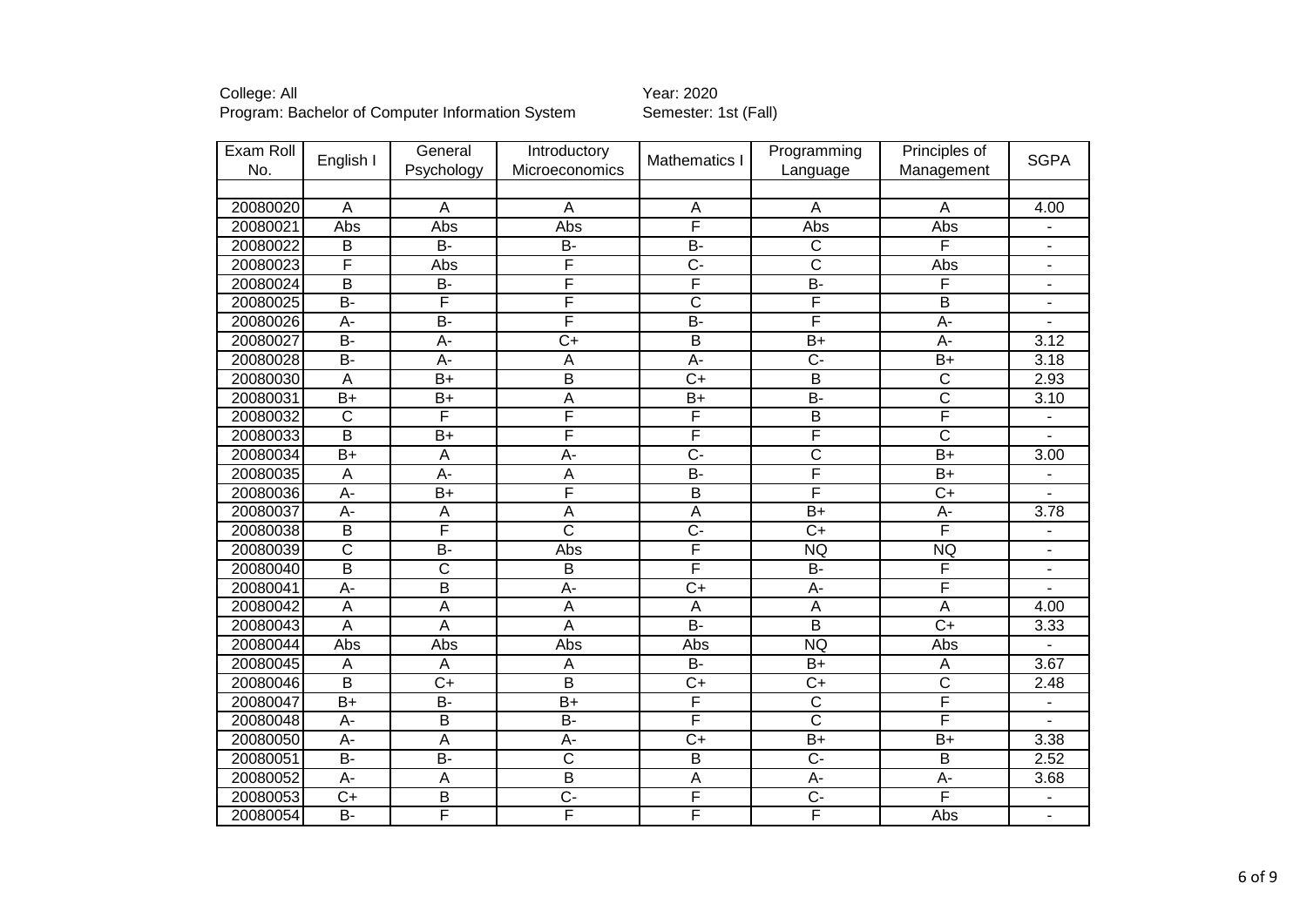| College: All                                     |
|--------------------------------------------------|
| Program: Bachelor of Computer Information System |

| Exam Roll | English I               | General               | Introductory            | Mathematics I           | Programming           | Principles of         | <b>SGPA</b>              |
|-----------|-------------------------|-----------------------|-------------------------|-------------------------|-----------------------|-----------------------|--------------------------|
| No.       |                         | Psychology            | Microeconomics          |                         | Language              | Management            |                          |
|           |                         |                       |                         |                         |                       |                       |                          |
| 20080055  | $\mathsf{C}$            | $B -$                 | $\overline{C}$          | $\overline{C+}$         | $\overline{\text{c}}$ | $\overline{B}$        | 2.28                     |
| 20080056  | A-                      | $\overline{A}$ -      | $\overline{\mathsf{B}}$ | $\overline{B+}$         | $\overline{B}$        | $\overline{A}$        | 3.40                     |
| 20080057  | B-                      | $B+$                  | F                       | B                       | $\overline{\text{c}}$ | F                     |                          |
| 20080058  | A-                      | B                     | $\overline{\text{c}}$   | $\overline{B}$          | $\overline{\text{c}}$ | $\overline{B}$        | 2.73                     |
| 20080059  | B-                      | $\overline{B}$        | F                       | A-                      | Ċ-                    | $C+$                  | $\overline{a}$           |
| 20080060  | B                       | $B+$                  | F                       | $\overline{B}$          | $C+$                  | F                     | $\overline{\phantom{0}}$ |
| 20080061  | $A -$                   | A                     | $\overline{\text{c}}$   | $B -$                   | F                     | <b>B-</b>             |                          |
| 20080062  | $\overline{\mathsf{B}}$ | $\overline{B}$        | F                       | F                       | $\overline{C}$        | $\overline{\text{c}}$ | $\overline{\phantom{0}}$ |
| 20080063  | $\overline{B}$          | $\overline{\text{c}}$ | F                       | F                       | F                     | $\overline{C}$        |                          |
| 20080064  | <b>B-</b>               | $B+$                  | $\overline{\text{c}}$   | A-                      | $\overline{C}$        | $\mathsf{C}$          | 2.57                     |
| 20080065  | $\overline{A}$          | $\overline{B+}$       | $\overline{C+}$         | $A -$                   | $\overline{\text{c}}$ | $\overline{B}$        | 2.95                     |
| 20080066  | $\overline{\text{c}}$   | F                     | F                       | F                       | <b>NQ</b>             | F                     |                          |
| 20080067  | $\overline{C+}$         | A                     | $B+$                    | A-                      | $\overline{B}$        | $\overline{B}$        | 3.22                     |
| 20080068  | B-                      | $\overline{\text{c}}$ | F                       | F                       | F                     | F                     | $\overline{\phantom{0}}$ |
| 20080069  | $C+$                    | $\overline{C}$        | F                       | $\overline{C}$          | F                     | F                     |                          |
| 20080070  | $B+$                    | $B+$                  | $\overline{\text{c}}$   | $\overline{C}$          | $\overline{B}$        | $\overline{C}$        | 2.55                     |
| 20080071  | B-                      | $\overline{B}$        | F                       | $\overline{B}$          | $\overline{\text{c}}$ | $\overline{\text{c}}$ | $\blacksquare$           |
| 20080075  | $\overline{B}$          | $\overline{B}$        | F                       | $\overline{\text{c}}$   | $\overline{C}$        | $\overline{B}$        | $\overline{\phantom{0}}$ |
| 20080076  | <b>B-</b>               | F                     | F                       | F                       | <b>NQ</b>             | F                     | ÷.                       |
| 20080077  | $\overline{C+}$         | $\overline{\text{c}}$ | F                       | $\overline{B}$          | $\overline{B}$        | $\overline{C+}$       | $\overline{\phantom{0}}$ |
| 20080078  | $\overline{B}$          | B                     | F                       | $\overline{B}$          | $B+$                  | B                     | $\overline{\phantom{0}}$ |
| 20080079  | $C+$                    | F                     | F                       | $\overline{C+}$         | F                     | $\overline{\text{c}}$ | $\overline{\phantom{0}}$ |
| 20080080  | $\overline{B}$          | $\overline{B}$        | F                       | $\overline{\text{c}}$   | $\overline{\text{c}}$ | $\overline{B}$        | $\overline{\phantom{0}}$ |
| 20080081  | $\overline{A}$          | $\overline{B+}$       | F                       | F                       | F                     | $B+$                  | ä,                       |
| 20080082  | $\overline{\text{c}}$   | $B+$                  | F                       | $\overline{B}$          | $\overline{C+}$       | A-                    |                          |
| 20080083  | $\overline{\mathsf{B}}$ | $B -$                 | $\overline{B}$ -        | $\overline{\mathsf{B}}$ | $B+$                  | $B+$                  | $\overline{3.00}$        |
| 20080084  | $\overline{B}$          | $B -$                 | F                       | $B -$                   | F                     | $\overline{C}$        |                          |
| 20080085  | А-                      | $B+$                  | $\overline{A}$          | Α                       | A-                    | $A -$                 | 3.73                     |
| 20080086  | $\overline{B+}$         | $B -$                 | $\overline{B}$          | A-                      | $\overline{B+}$       | $\overline{A}$        | 3.23                     |
| 20080087  | $C+$                    | B                     | B-                      | <b>B-</b>               | B+                    | <b>B-</b>             | 2.78                     |
| 20080088  | $\overline{\text{c}}$   | $B+$                  | $\overline{C+}$         | A-                      | $\overline{B}$        | B                     | 2.88                     |
| 20080089  | $\overline{\mathsf{B}}$ | A-                    | A-                      | $\overline{B}$          | A-                    | A                     | 3.47                     |
| 20080090  | $\overline{\mathsf{B}}$ | A                     | $\overline{A}$          | A-                      | $\overline{A}$        | $\overline{A}$        | 3.78                     |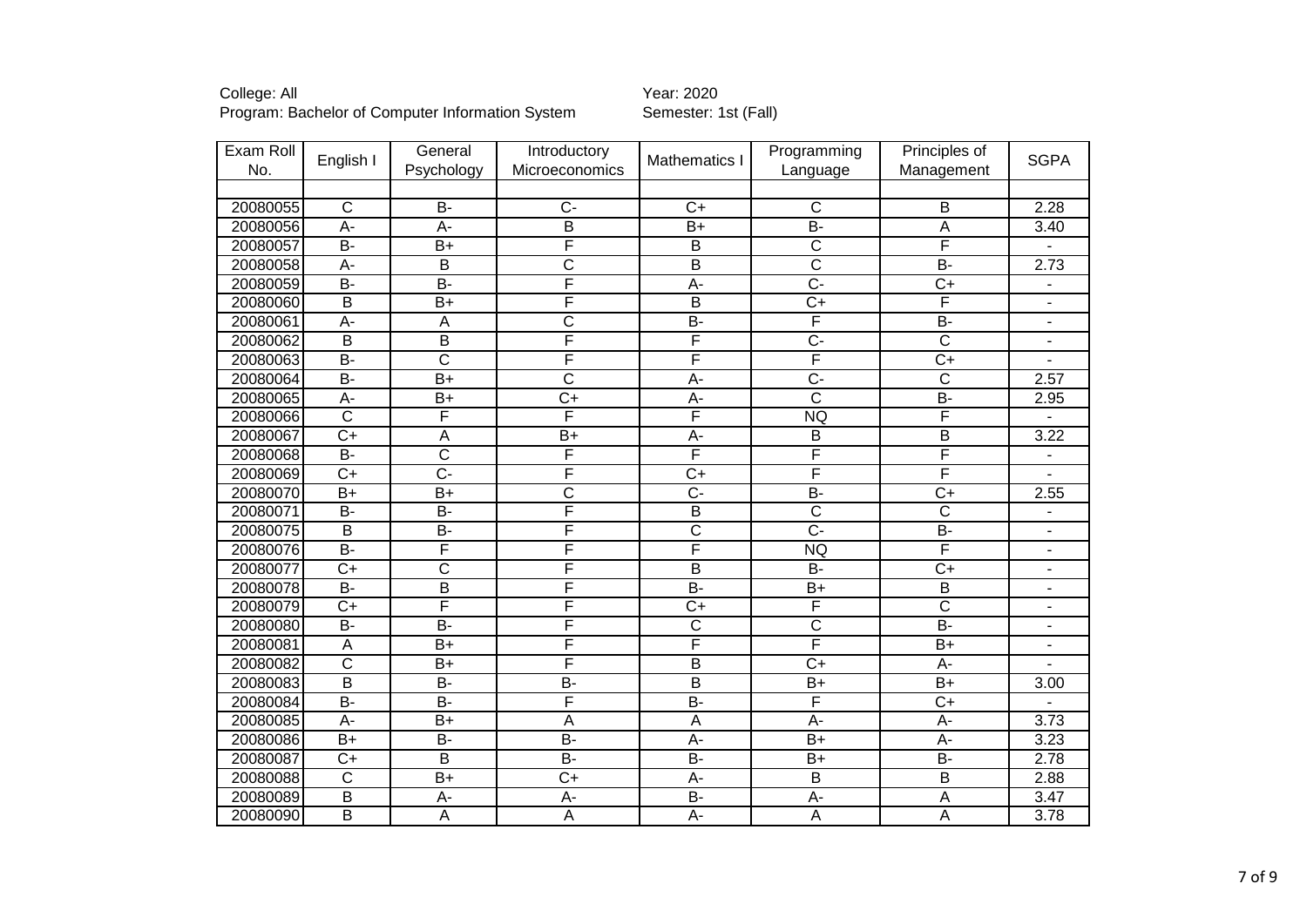| College: All                                     |
|--------------------------------------------------|
| Program: Bachelor of Computer Information System |

| Exam Roll | English I               | General                 | Introductory              |                         | Programming             | Principles of           | <b>SGPA</b>              |
|-----------|-------------------------|-------------------------|---------------------------|-------------------------|-------------------------|-------------------------|--------------------------|
| No.       |                         | Psychology              | Microeconomics            | Mathematics I           | Language                | Management              |                          |
|           |                         |                         |                           |                         |                         |                         |                          |
| 20080091  | $B+$                    | A                       | $B+$                      | A-                      | A                       | A                       | 3.72                     |
| 20080092  | $\overline{B}$          | $B -$                   | F                         | F                       | $\overline{\mathsf{B}}$ | $\overline{B}$          | $\overline{\phantom{0}}$ |
| 20080093  | $C -$                   | F                       | F                         | F                       | $\overline{\text{c}}$   | F                       | $\overline{\phantom{0}}$ |
| 20080094  | $\overline{B}$          | B                       | F                         | <b>B-</b>               | <b>B-</b>               | <b>B-</b>               | $\overline{\phantom{0}}$ |
| 20080095  | F                       | $\overline{\text{c}}$   | F                         | $\overline{\text{c}}$   | $\overline{B}$          | $\overline{B}$          | ۰                        |
| 20080096  | $\overline{\text{c}}$   | $\overline{B}$          | F                         | $\overline{B}$          | $B+$                    | $\overline{C+}$         | $\overline{\phantom{0}}$ |
| 20080097  | F                       | F                       | F                         | F                       | $\overline{B}$          | $\overline{\mathsf{F}}$ | $\overline{\phantom{a}}$ |
| 20080098  | $\overline{\mathsf{B}}$ | $\overline{B}$          | F                         | $\overline{\mathsf{B}}$ | F                       | $\overline{B}$          | ۰                        |
| 20080099  | $\overline{C}$ -        | F                       | F                         | F                       | F                       | F                       | ۰                        |
| 20080100  | $\overline{B+}$         | $A -$                   | F                         | $B+$                    | $\overline{A}$          | $\overline{A}$          |                          |
| 20080101  | A-                      | A                       | $B+$                      | A                       | $\overline{A}$          | $\overline{A}$          | 3.83                     |
| 20080102  | A-                      | $\overline{B}$          | F                         | $\overline{\text{c}}$   | $\overline{\text{c}}$   | $\overline{B}$          | $\overline{\phantom{0}}$ |
| 20080103  | $\overline{\text{c}}$   | F                       | F                         | $\overline{\mathsf{F}}$ | $\overline{B}$          | $\overline{\text{c}}$   | $\overline{\phantom{0}}$ |
| 20080104  | $\overline{\mathsf{B}}$ | F                       | F                         | F                       | F                       | $\overline{\text{c}}$   | $\overline{\phantom{0}}$ |
| 20080105  | $\overline{\text{c}}$   | $\overline{B}$          | F                         | $\overline{B}$          | $B+$                    | $\overline{C+}$         | $\overline{\phantom{0}}$ |
| 20080106  | $C+$                    | $\overline{\text{c}}$   | A-                        | A-                      | A                       | $A -$                   | 3.23                     |
| 20080107  | $\overline{B}$          | F                       | $\overline{C}$            | $\overline{\text{c}}$   | F                       | $\overline{B}$          | $\overline{\phantom{0}}$ |
| 20080108  | $\overline{B}$          | $\overline{C}$          | F                         | $\overline{\mathsf{F}}$ | F                       | $\overline{B}$          |                          |
| 20080109  | $B+$                    | Α                       | A                         | A                       | A                       | $A -$                   | 3.83                     |
| 20080110  | $A -$                   | $\overline{\mathsf{A}}$ | $A -$                     | $\overline{A}$          | $\overline{\mathsf{A}}$ | $\overline{A}$          | 3.90                     |
| 20080111  | $B+$                    | <b>B-</b>               | F                         | $C+$                    | $A -$                   | <b>B-</b>               |                          |
| 20080112  | B                       | $\overline{B}$          | F                         | F                       | F                       | $\overline{\text{c}}$   | $\overline{\phantom{0}}$ |
| 20080113  | $\overline{B}$          | F                       | F                         | F                       | F                       | $\overline{B}$          | L.                       |
| 20080114  | $\overline{B}$          | A-                      | $C+$                      | F                       | $\overline{B}$          | $\overline{A}$ -        |                          |
| 20080115  | $\overline{A}$          | A                       | $\boldsymbol{\mathsf{A}}$ | A                       | $\overline{A}$          | $A -$                   | 3.95                     |
| 20080116  | $\overline{C}$ -        | F                       | F                         | F                       | <b>NQ</b>               | $\overline{B}$          | $\overline{\phantom{0}}$ |
| 20080117  | $\overline{\mathsf{B}}$ | F                       | $\overline{C+}$           | $B -$                   | $\overline{B}$          | $\overline{B+}$         |                          |
| 20080118  | А-                      | Α                       | $C+$                      | B                       | A-                      | A-                      | 3.40                     |
| 20080119  | $B+$                    | $\overline{B}$          | F                         | $\overline{\mathsf{B}}$ | $\overline{C}$          | $\overline{B}$          | $\overline{\phantom{0}}$ |
| 20080120  | <b>B-</b>               | $\overline{C}$          | F                         | F                       | F                       | F                       | $\overline{\phantom{a}}$ |
| 20080121  | B                       | $\overline{B}$          | F                         | $\overline{\text{c}}$   | $\overline{C}$          | $A -$                   | $\overline{\phantom{0}}$ |
| 20080122  | $\overline{C+}$         | А-                      | F                         | $\overline{\text{c}}$   | $\overline{\mathsf{C}}$ | A-                      | $\overline{\phantom{0}}$ |
| 20080123  | $\overline{\mathsf{B}}$ | $\overline{B}$          | F                         | $B -$                   | $\overline{\text{c}}$   | $\overline{C+}$         | ÷.                       |